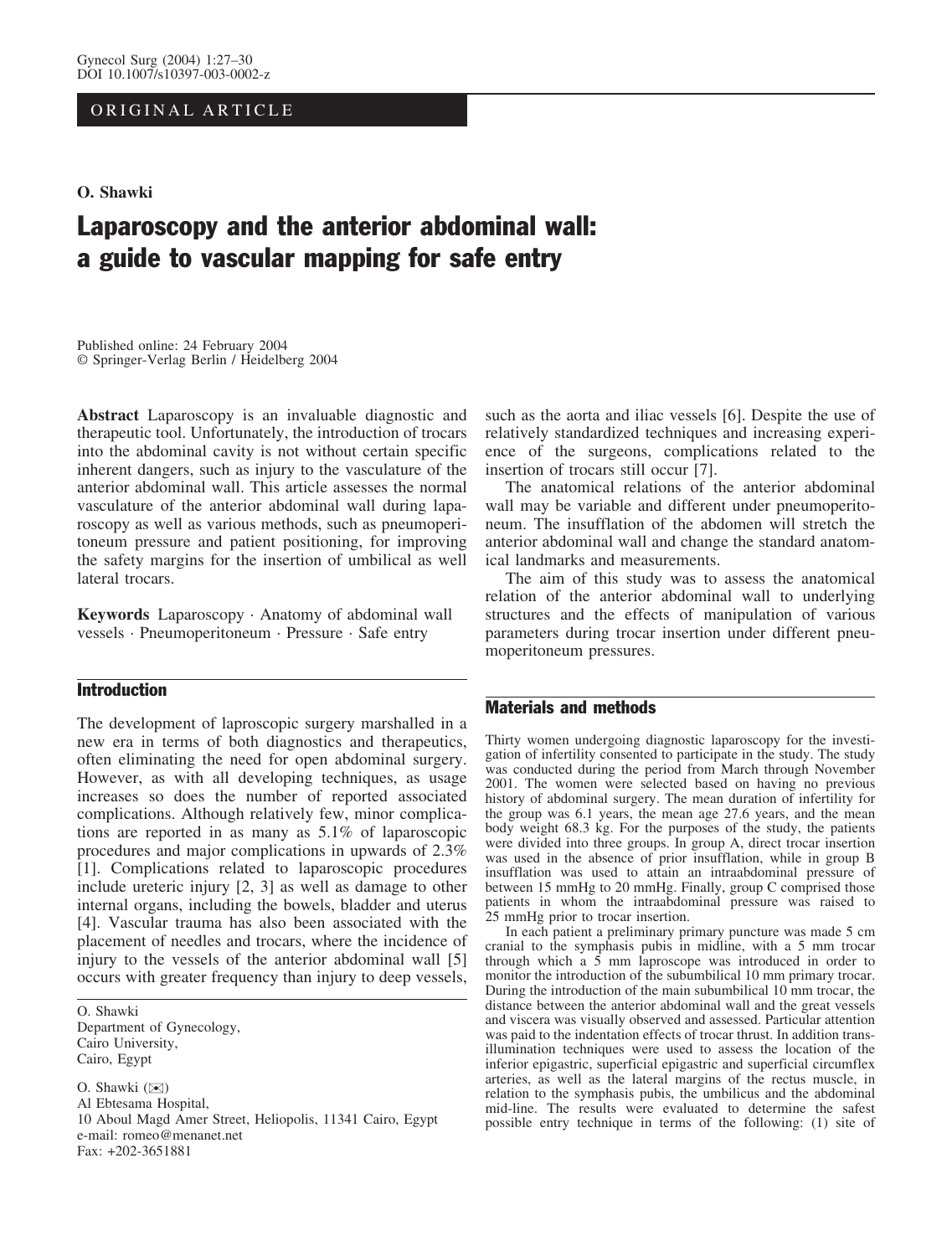puncture, (2) intra-abdominal pressure adjustment, (3) patient position, (4) trocar type and (5) direction of trocar thrust.

## **Results**

Assessment of the vasculature of the anterior abdominal wall revealed the following: at 5 cm above the symphysis pubis, the inferior and superficial epigastric arteries lay  $5.3\pm1$  cm and  $5.8\pm2$  cm from the linea alba, respectively (Fig. 1). Near the level of the umbilicus, the lateral edge of the rectus sheath was located  $7.3\pm1.7$  cm from the midline. At the same level, the superficial epigastric and circumflex iliac vessels were positioned at  $4.6\pm1.8$  cm and 11.2€1.6 cm from the linea alba, respectively. The umbilicus was commonly located cranial to the bifurcation of the aorta; pneumoperitoneum caused the umbilicus to move even more cranially, thus increasing the distance between the umbilicus and the aortic bifurcation. Positioning the patient in Trendelenburg's position tends to alter the position of the lower part of the aorta, bringing it



Fig. 3 The effect of manual elevation of the anterior abdominal wall showing distance created by manual lift



Fig. 1 Anatomy of anterior abdominal wall vessels and relations to secondary punctures points



Fig. 2 Relation of anterior abdominal wall to great vessels under general anaesthesia prior to pneumoperitoneum



Fig. 4 Thrust effect of umbilical trocar insertion under standard pneumoperitoneum (15 mmHg) and proximity to posterior abdominal wall great vessels during low pressure thrust

closer to the umbilicus. Under GA, the anterior abdominal wall lies nearly directly over the great vessels (Fig. 2). By using manual elevation, the distance between the anterior abdominal wall and the retroperitoneal vessels can be increased to  $7±2$  cm in the average-weight patient (Fig. 3) and marginally less so in the obese. Insufflation also increases the wall-to-wall distance, therefore increasing the safety margin.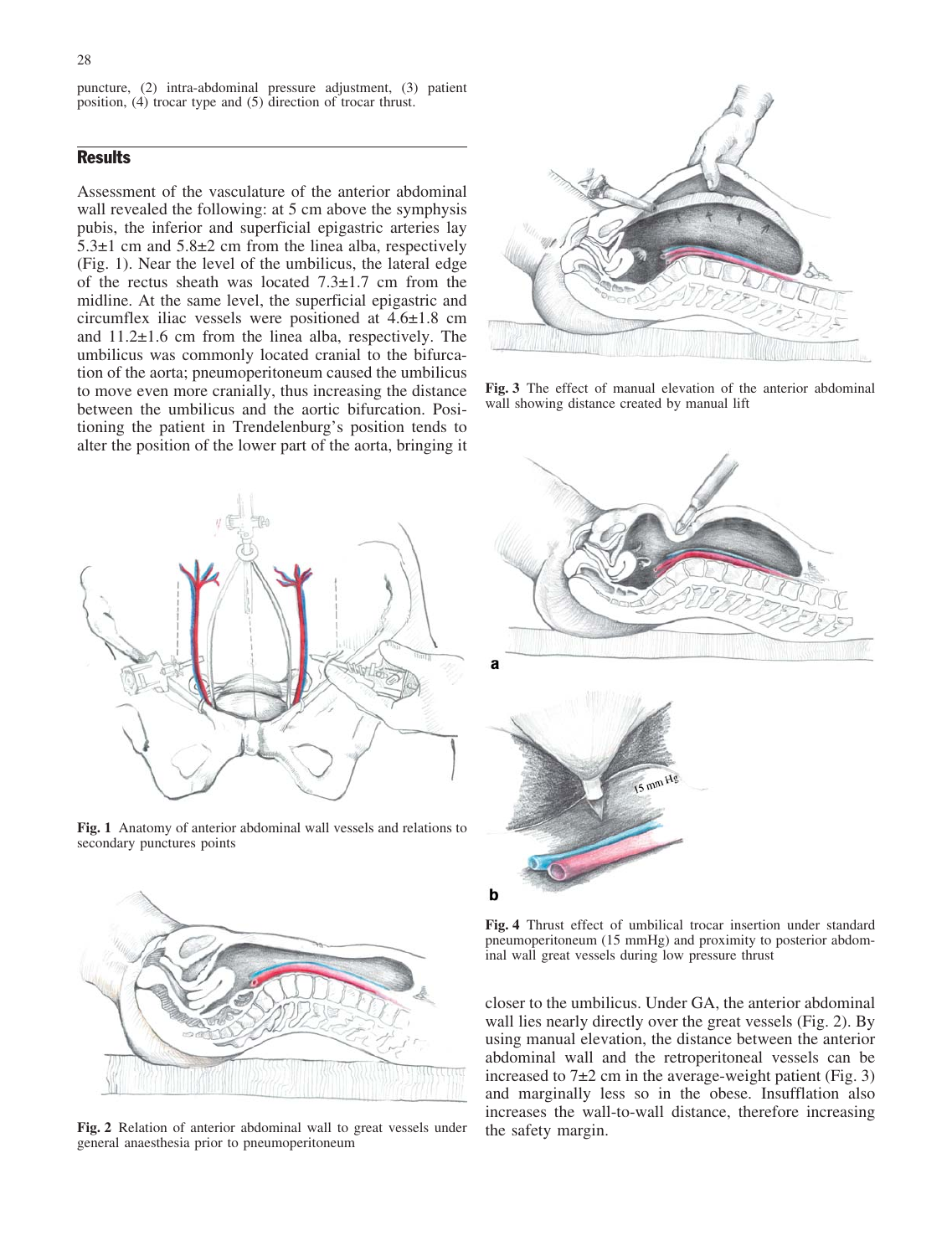



Fig. 5 Thrust effect of umbilical trocar insertion under high pneumoperitoneum (20–25 mmHg) and proximity to posterior abdominal wall great vessels during high pressure thrust

Pneumoperitoneum of 15 mmHg to 20 mmHg resulted in more force being required to penetrate the abdomen. This forced insertion resulted in sagging and indentation of the anterior abdominal wall to such an extent as to bring the anterior wall half the distance closer to the retroperitoneal structures, thus negating the effect of insufflation (Fig. 4). Following insufflation to 25 mmHg, trocar penetration required less force and the retroperitoneal structures remained more than 10 cm from the point of insertion (Fig. 5).

It is quite conceivable that penetration of a tightly inflated balloon is much easier than of a low pressure one that will dent and yield under force (Fig. 6).

## **Discussion**

The positions of the anterior abdominal vessels described in this study are similar to those described by other authors [8, 9].

Table 1 Positions of anterior abdominal vessels from the midline (cm; Fig. 1). The figures in brackets indicate the values obtained in the current study

| Distance from symphysis                                                                | 3 cm                                      | 5 cm                                                                         | 16 cm                                                                                              |
|----------------------------------------------------------------------------------------|-------------------------------------------|------------------------------------------------------------------------------|----------------------------------------------------------------------------------------------------|
| Inf. epigastric a<br>Sup. epigastric a<br>Sup. circumflex a<br>Lat. margin of rectus m | $5.6 \pm 1$<br>$5.5 \pm 2$<br>$8.5 \pm 1$ | $5.2 \pm 1.2$ $(5.3 \pm 1)$<br>$5.2 \pm 1.8$ (5.8 $\pm 2$ )<br>$9.5 \pm 1.6$ | 4.6<br>$4.6 \pm 1.4$ $(4.6 \pm 1.8)$<br>$10.7\pm1.7(11.2\pm1.6)$<br>$7.6 \pm 1.5$ (7.3 $\pm 1.7$ ) |



Fig. 6 Diagrammatic representation for puncturing balloon under low and high pressure

Additionally, our study is the first to report direct observation of primary trocar entry and to observe the thrust effect on anterior abdominal wall approximation to posterior structures. The results obtained in this study and that of Hurd et al. [8] are compared in Table 1. The significance of these results and their similarity to those obtained in other studies means that it is now possible to